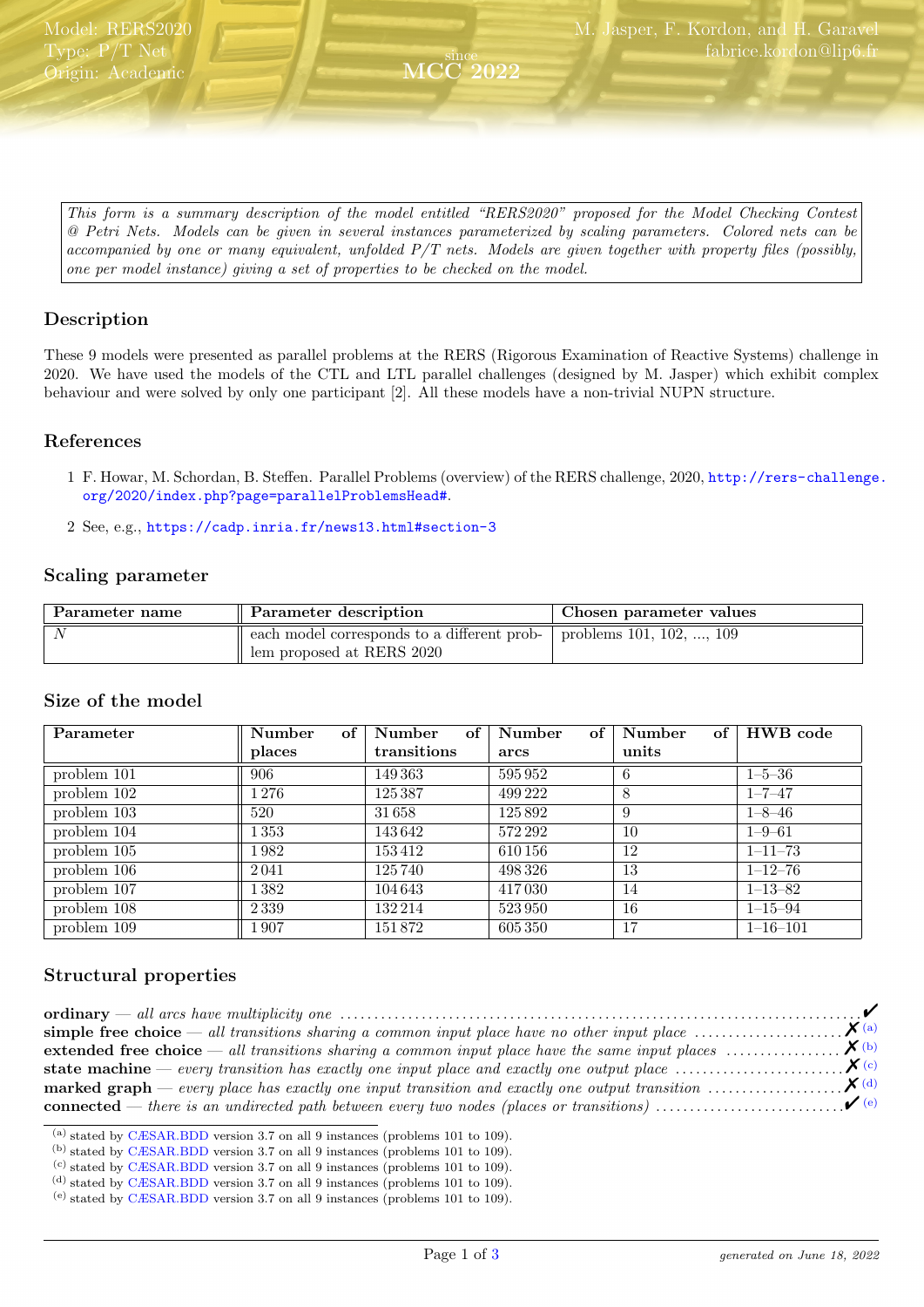strongly connected — there is a directed path between every two nodes (places or transitions) . . . . . . . . . . . . . . . . . . . . . %[\(f\)](#page-1-0) source place(s) — one or more places have no input transitions . . . . . . . . . . . . . . . . . . . . . . . . . . . . . . . . . . . . . . . . . . . . . . . . . . . "[\(g\)](#page-1-1) sink place(s) — one or more places have no output transitions . . . . . . . . . . . . . . . . . . . . . . . . . . . . . . . . . . . . . . . . . . . . . . . . . . . . . . ? [\(h\)](#page-1-2) source transition(s) — one or more transitions have no input places . . . . . . . . . . . . . . . . . . . . . . . . . . . . . . . . . . . . . . . . . . . . . . %[\(i\)](#page-1-3) sink transitions(s) — one or more transitions have no output places . . . . . . . . . . . . . . . . . . . . . . . . . . . . . . . . . . . . . . . . . . . . . . .%[\(j\)](#page-1-4) loop-free — no transition has an input place that is also an output place . . . . . . . . . . . . . . . . . . . . . . . . . . . . . . . . . . . . . . . . . . . %[\(k\)](#page-1-5) **conservative** — for each transition, the number of input arcs equals the number of output arcs  $\dots \dots \dots \dots \dots$ subconservative — for each transition, the number of input arcs equals or exceeds the number of output arcs ...... $\checkmark$ <sup>[\(m\)](#page-1-7)</sup> nested units — places are structured into hierarchically nested sequential units [\(n\)](#page-1-8) . . . . . . . . . . . . . . . . . . . . . . . . . . . . . . . . . . . . . . ?

since MCC 2022

# Behavioural properties

Model: RERS2020 Type: P/T Net Origin: Academic

safe — in every reachable marking, there is no more than one token on a place . . . . . . . . . . . . . . . . . . . . . . . . . . . . . . . . . . . . . "[\(o\)](#page-1-9) dead place(s) — one or more places have no token in any reachable marking . . . . . . . . . . . . . . . . . . . . . . . . . . . . . . . . . . . . . . . ? [\(p\)](#page-1-10) dead transition(s) — one or more transitions cannot fire from any reachable marking ..............................? <sup>[\(q\)](#page-1-11)</sup> **deadlock** — there exists a reachable marking from which no transition can be fired  $\ldots$ ..............................? <sup>[\(r\)](#page-1-12)</sup> **reversible** — from every reachable marking, there is a transition path going back to the initial marking  $\ldots \ldots \ldots$ live — for every transition t, from every reachable marking, one can reach a marking in which t can fire  $\ldots$ ..........?<sup>[\(t\)](#page-1-14)</sup>

### Size of the marking graphs

| Parameter     | Number of reach-<br>able markings | Number of tran-<br>sition firings | Max. number of<br>tokens per place | Max.<br>number of<br>tokens per marking |
|---------------|-----------------------------------|-----------------------------------|------------------------------------|-----------------------------------------|
| problem 101   | $345421^{\overline{u}}$           |                                   |                                    | $5^{(v)}$                               |
| problem $102$ | $\geq 1.14736e+07^{(w)}$          | ച                                 | 1(x)                               | 7(y)                                    |
| problem 103   | $6.46576e + 07^{(z)}$             |                                   |                                    | $\mathbf{g}$ (aa)                       |
| problem 104   | $\geq 3.92045e+06^{(ab)}$         | $\Omega$                          | $1$ (ac)                           | $q$ (ad)                                |
| problem 105   | $\geq 2.96522e+06^{(ae)}$         |                                   | 1 <sup>(af)</sup>                  | 11 (ag)                                 |
| problem 106   | $\geq 3.75815e+08^{(ah)}$         | $\Omega$                          | 1 <sup>(ai)</sup>                  | $12^{(aj)}$                             |
| problem 107   | $\geq 6.59343e+07^{(ak)}$         | $\Omega$                          | 1 <sup>(al)</sup>                  | $13^{(am)}$                             |
| problem 108   | $\geq 2.61085e+08^{(an)}$         | $\Omega$                          | 1 <sup>(ao)</sup>                  | $15^{(ap)}$                             |
| problem 109   | $\geq 4.82768e+06^{(aq)}$         | $\Omega$                          | 1 <sup>(ar)</sup>                  | 16 <sup>(as)</sup>                      |

<span id="page-1-0"></span> $^{(f)}$  stated by [CÆSAR.BDD](http://cadp.inria.fr/man/caesar.bdd.html) version 3.7 on all 9 instances (problems 101 to 109).

<span id="page-1-2"></span> $(h)$  stated by [CÆSAR.BDD](http://cadp.inria.fr/man/caesar.bdd.html) version 3.7 to be true on 3 instance(s) out of 9, and false on the remaining 6 instance(s).

<span id="page-1-5"></span> $(k)$  stated by [CÆSAR.BDD](http://cadp.inria.fr/man/caesar.bdd.html) version 3.7 on all 9 instances (problems 101 to 109).

- <span id="page-1-8"></span>(n)the definition of Nested-Unit Petri Nets (NUPN) is available from <http://mcc.lip6.fr/nupn.php>
- <span id="page-1-9"></span> $^{(o)}$  safe by construction – stated by [PNML2NUPN](http://pnml.lip6.fr/pnml2nupn) 3.2.0.

<span id="page-1-12"></span><span id="page-1-11"></span>(q) stated by [CÆSAR.BDD](http://cadp.inria.fr/man/caesar.bdd.html) version 3.7 to be true on 2 instance(s) out of 9, and unknown on the remaining 7 instance(s).

- <span id="page-1-14"></span> $^{(t)}$  stated by [CÆSAR.BDD](http://cadp.inria.fr/man/caesar.bdd.html) version 3.7 to be false on 2 instance(s) out of 9, and unknown on the remaining 7 instance(s).
- <span id="page-1-15"></span> $^{\rm (u)}$  stated by [CÆSAR.BDD](http://cadp.inria.fr/man/caesar.bdd.html) version 3.7.
- (v) number of initial tokens, because the net is conservative.
- (w) stated by [CÆSAR.BDD](http://cadp.inria.fr/man/caesar.bdd.html) version 3.7.
- (x) stated by [PNML2NUPN](http://pnml.lip6.fr/pnml2nupn) 3.2.0.

(z) stated by [CÆSAR.BDD](http://cadp.inria.fr/man/caesar.bdd.html) version 3.7.

<span id="page-1-1"></span><sup>(</sup>g) stated by [CÆSAR.BDD](http://cadp.inria.fr/man/caesar.bdd.html) version 3.7 on all 9 instances (problems 101 to 109).

<span id="page-1-3"></span><sup>(</sup>i) stated by [CÆSAR.BDD](http://cadp.inria.fr/man/caesar.bdd.html) version 3.7 on all 9 instances (problems 101 to 109).

<span id="page-1-4"></span> $(i)$  stated by [CÆSAR.BDD](http://cadp.inria.fr/man/caesar.bdd.html) version 3.7 on all 9 instances (problems 101 to 109).

<span id="page-1-6"></span> $(1)$  stated by [CÆSAR.BDD](http://cadp.inria.fr/man/caesar.bdd.html) version 3.7 on all 9 instances (problems 101 to 109).

<span id="page-1-7"></span><sup>(</sup>m) stated by [CÆSAR.BDD](http://cadp.inria.fr/man/caesar.bdd.html) version 3.7 on all 9 instances (problems 101 to 109).

<span id="page-1-10"></span> $(p)$  stated by [CÆSAR.BDD](http://cadp.inria.fr/man/caesar.bdd.html) version 3.7 to be true on 2 instance(s) out of 9, and unknown on the remaining 7 instance(s).

 $<sup>(r)</sup>$  stated by [CÆSAR.BDD](http://cadp.inria.fr/man/caesar.bdd.html) version 3.7 to be true on 1 instance(s) out of 9, false on the remaining 1 instance(s), and unknown on the remaining</sup> 7 instance(s).

<span id="page-1-13"></span><sup>(</sup>s) stated by [CÆSAR.BDD](http://cadp.inria.fr/man/caesar.bdd.html) version 3.7 to be false on 1 instance(s) out of 9, and unknown on the remaining 8 instance(s).

<sup>(</sup>y) number of initial tokens, because the net is conservative.

<sup>(</sup>aa) number of initial tokens, because the net is conservative.

<sup>(</sup>ab) stated by [CÆSAR.BDD](http://cadp.inria.fr/man/caesar.bdd.html) version 3.7.